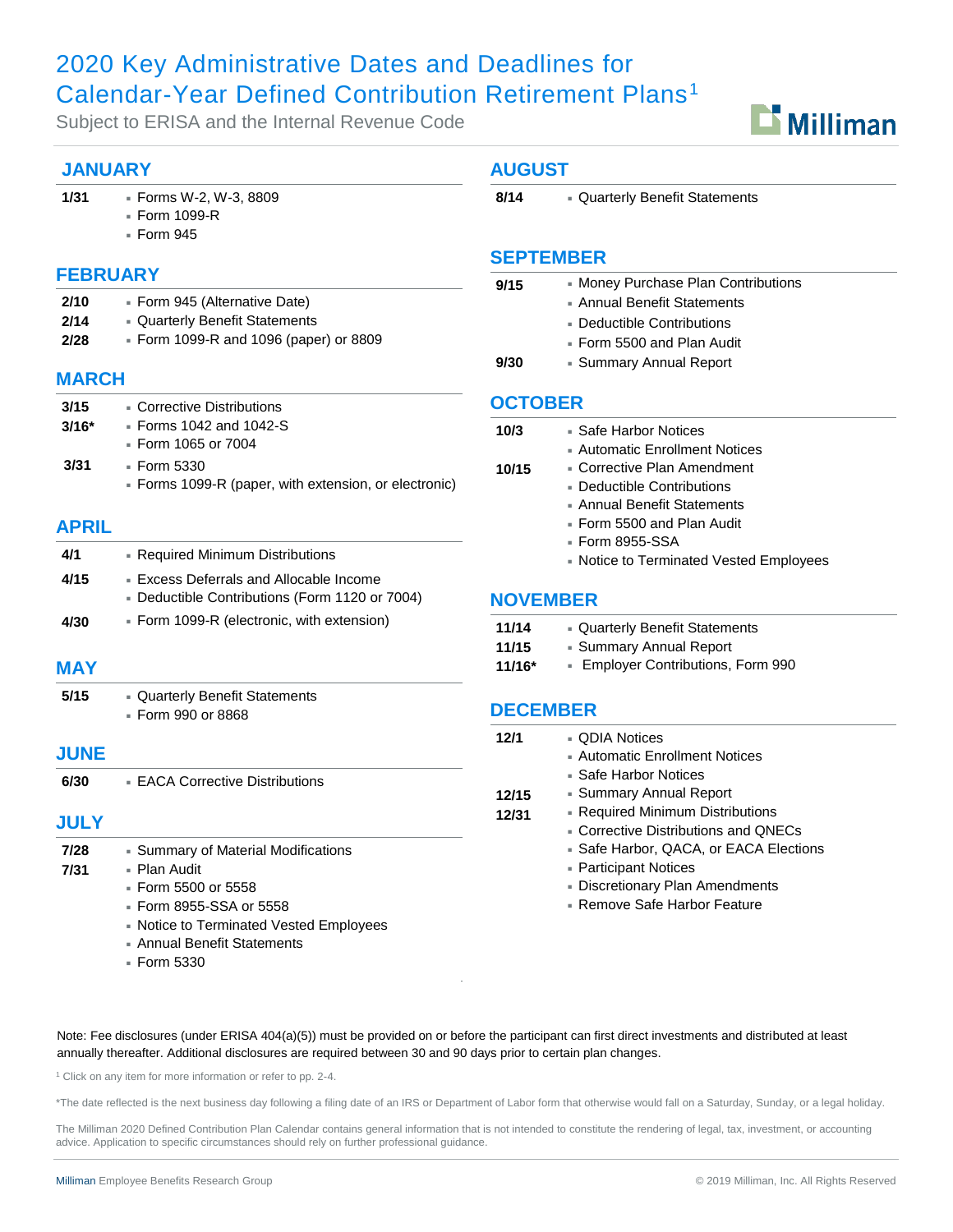## <span id="page-1-0"></span>2020 Key Administrative Dates and Deadlines for Calendar-Year Defined Contribution Retirement Plans

#### Subject to ERISA and the Internal Revenue Code

| <b>DATE</b> | <b>ITEM</b>                                            | <b>ACTION</b>                                                                                                                                                                                                                                                                                                                                                                                                                                                                                                                                                                                                                                    |
|-------------|--------------------------------------------------------|--------------------------------------------------------------------------------------------------------------------------------------------------------------------------------------------------------------------------------------------------------------------------------------------------------------------------------------------------------------------------------------------------------------------------------------------------------------------------------------------------------------------------------------------------------------------------------------------------------------------------------------------------|
| 1/31        | Forms W-2, W-3, 8809                                   | Provide 2019 IRS Form W-2 (Wage and Tax Statement) to employees, reporting wages and coverage in Box<br>13 as a participant in a defined contribution "retirement plan" (qualified profit sharing/401(k), 403(b),<br>governmental 457(b), SEP or, SIMPLE), and reporting elective deferrals and designated Roth contributions<br>for 2019 in Box 12, and file the form with the Social Security Administration (SSA) using Form W-3<br>(Transmittal of Wage and Tax Statements) unless a 30-day extension has been granted upon a filing of a<br>timely request using Form 8809 (Application for Extension of Time to File Information Returns). |
| 1/31        | <b>Form 1099-R</b>                                     | Provide 2019 IRS Form 1099-R (Distributions from Pensions, Annuities, Retirement or Profit-Sharing<br>Plans, IRAs, Insurance Contracts, etc.) to recipients of 2019 distributions.                                                                                                                                                                                                                                                                                                                                                                                                                                                               |
| 1/31        | <b>Form 945</b>                                        | File IRS Form 945 (Annual Return of Withheld Federal Income Tax) to report income tax withheld from<br>2019 distributions. (If deposits were made on time in full payment of the withholding taxes for the year, an<br>alternative return filing date optionally applies.)                                                                                                                                                                                                                                                                                                                                                                       |
| 2/10        | Form 945 (Alternative Date)                            | File IRS Form 945, if the withholding taxes on 2019 distributions were timely paid in full.                                                                                                                                                                                                                                                                                                                                                                                                                                                                                                                                                      |
| 2/14        | <b>Quarterly Benefit</b><br><b>Statements</b>          | Distribute fourth quarter 2019 benefit statement to participants, if individual account plan gives<br>participants the right to direct their investments.                                                                                                                                                                                                                                                                                                                                                                                                                                                                                        |
| 2/28        | Forms 1099-R and 1096<br>(paper) or 8809               | Transmit paper copies of IRS Form 1099-R to IRS using Form 1096 (Annual Summary and Transmittal of<br>U.S. Information Returns), if not filing electronically or unless a 30-day extension request on Form 8809 is<br>timely filed.                                                                                                                                                                                                                                                                                                                                                                                                              |
| 3/15        | <b>Corrective Distributions</b>                        | Distribute to highly compensated employees corrective distributions for a failed 12/31/19 plan year end<br>ADP/ACP test for excess 401(k)/(m) plan contributions and allocable income to avoid 10% excise tax<br>assessment on plan sponsor.                                                                                                                                                                                                                                                                                                                                                                                                     |
| $3/16*$     | <b>Forms 1042 and 1042-S</b>                           | File IRS Form 1042 (Annual Withholding Tax Return for U.S. Source Income of Foreign Persons) to<br>report income taxes withheld from distributions made in 2019 to certain nonresident aliens.<br>File Copy A of IRS Form 1042-S (Foreign Persons' U.S. Source Income Subject to Withholding) to report<br>distributions made in 2019 to certain nonresident aliens, and provide Copies B, C, and D to recipients.                                                                                                                                                                                                                               |
| $3/16*$     | Form 1065 or 7004                                      | File IRS Form 7004 (Application for Automatic Extension of Time to File Certain Business Income Tax,<br>Information, and Other Returns) to obtain a six-month extension to file 2018 IRS Form 1065 (U.S. Return of<br>Partnership Income) and the deadline for making and deducting 2018 employer contributions; otherwise, file<br>IRS 2019 partnership tax return and deposit employer contributions for amounts to be considered deductible<br>for 2019.                                                                                                                                                                                      |
| 3/31        | Form 5330                                              | File IRS Form 5330 (Return of Excise Taxes Related to Employee Benefit Plans) to report and pay excise<br>taxes for 12/31/18 plan year end ADP/ACP refunds returned after 3/15/19 (or after 6/30/19 if the plan<br>includes an eligible automatic contribution arrangement (EACA) that covers all participants).                                                                                                                                                                                                                                                                                                                                 |
| 3/31        | Forms 1099-R (paper, with<br>extension, or electronic) | File copies of 2019 IRS Form 1099-R electronically, unless a 30-day extension request using Form 8809<br>is timely filed.                                                                                                                                                                                                                                                                                                                                                                                                                                                                                                                        |
| 4/1         | <b>Required Minimum</b><br><b>Distributions</b>        | Deadline to make the first required minimum distributions (RMDs) to terminated vested participants who<br>attained age 70-1/2 in 2019 and to participants older than age 70-1/2 who retired in 2019.                                                                                                                                                                                                                                                                                                                                                                                                                                             |
| 4/15        | <b>Excess Deferrals and</b><br>Allocable Income        | Refund to participants any 2019 excess 401(k), 403(b), and nongovernmental 457(b) plan deferrals and<br>allocable income. (Note: Excess deferrals for governmental 457(b) plans do not require correction by the<br>following April 15, but rather "as soon as administratively practicable.")                                                                                                                                                                                                                                                                                                                                                   |
| 4/15        | <b>Deductible Contributions</b><br>(Form 1120 or 7004) | File IRS Form 7004 to obtain a six-month extension of both IRS Form 1120 (U.S. Corporation Income Tax<br>Return) and the deadline for making and deducting plan year 2019 employer contributions; otherwise, file<br>the corporate tax return and deposit employer contributions for amounts to be considered deductible for<br>plan year 2019.                                                                                                                                                                                                                                                                                                  |
| 4/30        | <b>Form 1099-R</b><br>(electronic, with extension)     | Transmit 2019 Form 1099-R electronically to the IRS if the deadline was extended by a timely filed Form 8809.                                                                                                                                                                                                                                                                                                                                                                                                                                                                                                                                    |
| 5/15        | <b>Quarterly Benefit Statements</b>                    | Distribute first quarter 2020 benefit statements to participants, if individual account plan gives participants<br>the right to direct their investments.                                                                                                                                                                                                                                                                                                                                                                                                                                                                                        |
| 5/15        | Form 990 or 8868                                       | For tax-exempt employers with calendar fiscal years, file IRS Form 8868 (Application for Extension of<br>Time to File an Exempt Organization Return) to obtain a six-month extension to file 2018 IRS Form 990<br>(Return of Organization Exempt from Income Tax); otherwise, file IRS 2018 tax-exempt organization<br>information return and deposit 2019 employer contributions being reported on Form 990.                                                                                                                                                                                                                                    |

\* The date reflected is the next business day following a filing date of an IRS or Department of Labor form that otherwise would fall on a Saturday, Sunday, or a legal holiday.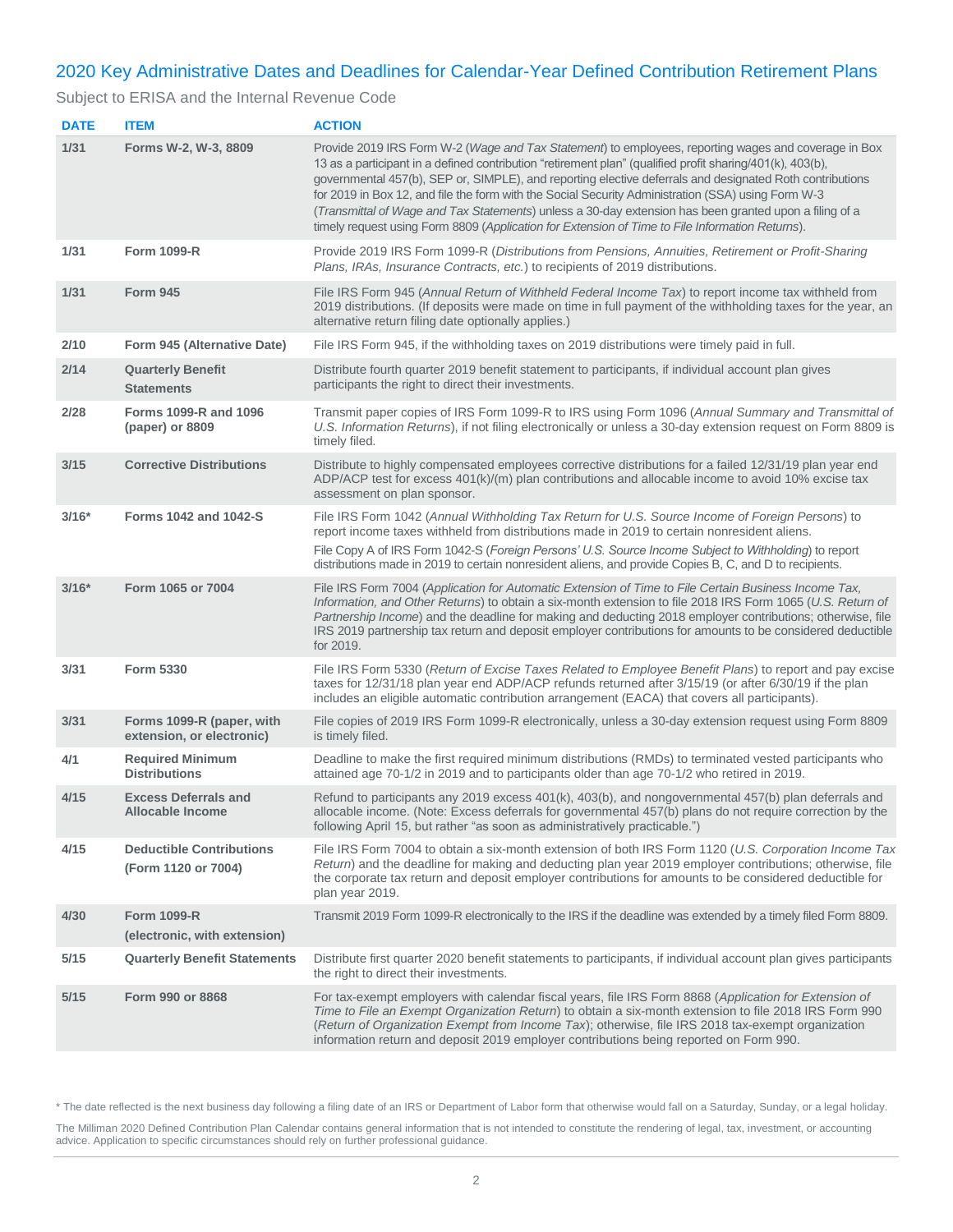## <span id="page-2-0"></span>2020 Key Administrative Dates and Deadlines for Calendar-Year Defined Contribution Retirement Plans

Subject to ERISA and the Internal Revenue Code

| <b>DATE</b> | <b>ITEM</b>                                            | <b>ACTION</b>                                                                                                                                                                                                                                                                                                                                                                                                                                                           |
|-------------|--------------------------------------------------------|-------------------------------------------------------------------------------------------------------------------------------------------------------------------------------------------------------------------------------------------------------------------------------------------------------------------------------------------------------------------------------------------------------------------------------------------------------------------------|
| 6/30        |                                                        | <b>EACA Corrective Distributions</b> If the plan includes an EACA that covers all participants, distribute to highly compensated employees corrective<br>distribution for 2019 excess ADP/ACP amounts to avoid 10% excise tax assessment on plan sponsor.                                                                                                                                                                                                               |
| 7/28        | <b>Summary of Material</b><br><b>Modifications</b>     | Provide a Summary of Material Modifications (SMM) to participants if the plan adopted amendments for<br>the plan year ending 12/31/19, unless the information was included in an updated and timely distributed<br>Summary Plan Description (SPD).                                                                                                                                                                                                                      |
| 7/31        | <b>Plan Audit</b>                                      | Deadline to obtain an independent qualified public accountant's audit report or limited scope audit to include<br>in Schedule H ( <i>Financial Information</i> ) as an attachment to 2019 Form 5500, if there are more than 100<br>eligible participants, unless IRS Form 5558 is filed to obtain a 2-1/2 month extension to file Form 5500.                                                                                                                            |
| 7/31        | Form 5500 or 5558                                      | File 2019 Form 5500 (Annual Return/Report of Employee Benefit Plan) or file IRS Form 5558 (Application for<br>Extension of Time to File Certain Employee Plan Returns) to extend Form 5500 filing due date by 2-1/2 months.                                                                                                                                                                                                                                             |
| 7/31        | <b>Form 8955-SSA</b><br>or 5558                        | Deadline to file 2019 IRS Form 8955-SSA (Annual Registration Statement Identifying Separated Participants<br>with Deferred Vested Benefits) or file IRS Form 5558 to extend the filing deadline by 2-1/2 months.                                                                                                                                                                                                                                                        |
| 7/31        | <b>Notice to Terminated</b><br><b>Vested Employees</b> | Provide a notice describing the amount of the account balance as of the date of termination to<br>terminated vested employees who were reported on 2019 Form 8955-SSA, unless IRS Form 5558 is<br>filed to obtain a 2-1/2 month extension to file Form 8955-SSA.                                                                                                                                                                                                        |
| 7/31        | <b>Annual Benefit Statements</b>                       | Distribute 2019 annual benefit statements to individual account plan participants who do not have the<br>right to direct their investments, unless IRS Form 5558 is filed to obtain a 2-1/2 month extension to file<br>Form 5500 or if an extension (Form 7004 or 8868) to file corporate (Form 1120), partnership (Form<br>1065), or tax-exempt (Form 990) returns was timely filed.                                                                                   |
| 7/31        | <b>Form 5330</b>                                       | File IRS Form 5330 to report and pay excise taxes on 2019 plan year prohibited transactions and<br>nondeductible contributions. Form 5558 may be filed to request an extension of time of up to six months<br>to file Form 5330, but does not extend the time to pay the excise taxes. The amount of estimated excise<br>tax due must be paid with Form 5558. Interest is charged on taxes not paid by the due date even if an<br>extension of time to file is granted. |
| 8/14        | <b>Quarterly Benefit Statements</b>                    | Distribute second quarter 2020 benefit statements to participants, if individual account plan gives<br>participants the right to direct their investments.                                                                                                                                                                                                                                                                                                              |
| 9/15        | <b>Money Purchase Plan</b><br><b>Contributions</b>     | Deadline to make required employer contributions to money purchase plans for the 2019 plan year.                                                                                                                                                                                                                                                                                                                                                                        |
| 9/15        | <b>Annual Benefit Statements</b>                       | For partnership employers, distribute 2019 annual benefit statements to individual account plan<br>participants who do not have the right to direct their investments, if no IRS Form 5558 was filed to extend<br>the filing of 2019 Form 5500 but an extension request (IRS Form 7004) was timely filed for the employer's<br>2019 income tax return (IRS Form 1065).                                                                                                  |
| 9/15        | <b>Deductible Contributions</b>                        | Deadline for partnership employers to make 2019 plan year deductible contributions if an extension<br>request (IRS Form 7004) was timely filed for the employer's income tax return (IRS Form 1065).                                                                                                                                                                                                                                                                    |
| 9/15        | Form 5500 and Plan Audit                               | For partnership employers, file 2019 Form 5500, if no IRS Form 5558 was filed but an extension request<br>(IRS Form 7004) was timely filed for the employer's income tax return (IRS Form 1065).                                                                                                                                                                                                                                                                        |
| 9/30        | <b>Summary Annual Report</b>                           | Distribute to participants 2019 Summary Annual Report (SAR), unless the filing of 2019 Form 5500 is<br>extended by a timely filed IRS Form 5558, or if an extension (Form 7004 or 8868) to file corporate (Form<br>1120), partnership (Form 1065), or tax-exempt (Form 990) returns was timely filed.                                                                                                                                                                   |
| 10/3        | <b>Safe Harbor Notices</b>                             | Earliest date to provide to participants 401(k) or 403(b) plan safe harbor notices, if applicable for 2021.                                                                                                                                                                                                                                                                                                                                                             |
| 10/3        | <b>Automatic Enrollment Notices</b>                    | Earliest date to provide to participants 401(k) or 403(b) annual automatic enrollment notices for the 2021<br>plan year for plans with automatic contribution arrangements. (Note: The notice may be combined with<br>the qualified default investment alternative (QDIA) notice.)                                                                                                                                                                                      |
| 10/15       | <b>Corrective Plan Amendment</b>                       | Deadline to adopt a retroactive corrective plan amendment, if the plan fails minimum coverage,<br>nondiscrimination, and/or compensation requirements for 2019.                                                                                                                                                                                                                                                                                                         |
| 10/15       | <b>Deductible Contributions</b>                        | Deadline for corporate employers to make 2019 plan year deductible contributions if an extension request<br>(IRS Form 7004) was timely filed for the company's income tax return (IRS Form 1120).                                                                                                                                                                                                                                                                       |